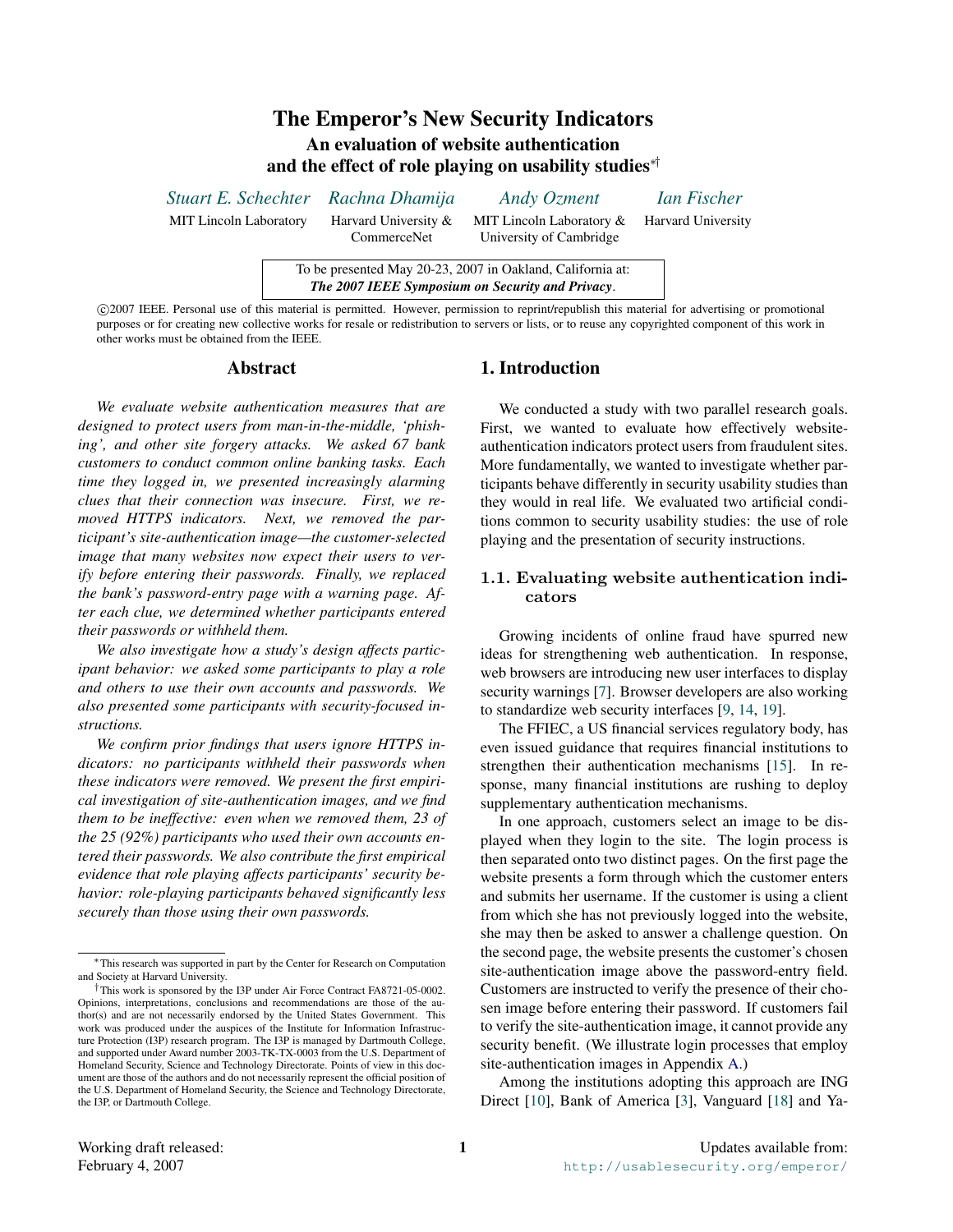hoo [\[24\]](#page-12-8). These institutions hope that new security features will assuage the fears of regulators and customers alike and bring more customers online. However, a critical question remains to be answered: do website-authentication indicators actually help customers to detect attacks and protect their passwords?

We address the following questions of password security in online banking:

- Will customers of an online bank enter their passwords even if their browsers' HTTPS indicators are missing?
- Will customers of an online bank enter their passwords even if their site-authentication images are missing?
- Will customers of an online bank enter their passwords even if they are presented with an IE7 warning page?

## 1.2. Designing realistic security usability studies

In designing our study of website authentication indicators, we tried to realistically simulate the conditions that a user would experience during an attack. A study will not be *ecologically valid* unless participants behave as they would in the real-world [\[4\]](#page-12-9).

One real-world condition that is difficult to replicate in an experimental environment is the experience of risk. Many studies ask participants to assume the role of someone else to avoid exposing participants to real risks. In these *role-playing* scenarios, the consequences of behaving insecurely are borne by the fictional role, not by the participants themselves. Until now, no studies have tested whether participants playing roles behave as securely as they do when they are personally at risk.

To create a realistic experience, study designers need to create realistic scenarios and goals: in real life, security is rarely a user's primary goal. Participants in a usability study may not behave realistically if they are told, or can infer, that security is the focus of the study. However, it is often difficult to conceal the focus of the study. Researchers may need to provide participants with the training or knowledge required to behave securely, especially if new security features are being tested.

Security usability researchers frequently debate whether it is possible to replicate the real-world experience of being attacked in an ethical way [\[1,](#page-12-10) [13\]](#page-12-11). Researchers are obligated to minimize risks to participants: they must take great care to protect sensitive information, such as usernames and passwords, that was used or collected during the study. Researchers may also be obligated to inform participants of risks and obtain their informed consent prior to the study. Thus, there is a tension between the requirement to obtain informed consent from participants and the desire for participants to perceive realistic risk.

We constructed our study to address the following questions of study design:

- Do participants behave less securely when playing a role than when the risk is their own?
- Do participants behave more securely when they are informed that security is a focus of the study?
- Can we ethically replicate the experience of a real attack in a usability study?

#### Roadmap

We begin with a discussion of our study design in Section [2](#page-1-0) and participant demographics in Section [3.](#page-4-0) Next, we describe the study infrastructure and attack clues in Section [4.](#page-4-1) We present the study results in Section [5](#page-5-0) and a discussion of the results in Section [6.](#page-8-0) Finally, we describe related work in Section [7](#page-10-0) and summarize our conclusions in Section [8.](#page-11-0)

## <span id="page-1-0"></span>2. Study Design

### 2.1. Goals and overview

We asked 67 customers of a single bank to conduct common online banking tasks. As they logged in, we presented them with increasingly conspicuous visual clues that indicate a site-forgery attack.

One goal of the study was to investigate whether participants' security behavior is affected by the type of instructions and the type of risk in a security study. We used a between-subjects design, where the participants were divided into three groups; 19 participants were instructed to play a role and to login using the credentials of that role. 20 participants used the same role-playing scenario and were also given additional instructions to behave securely. 28 participants were required to complete tasks by logging into their own bank accounts.

#### 2.2. Ethical guidelines

Ethical guidelines are of particular concern in this study, because we ask participants to perform tasks using their own account information. Our study protocol was jointly reviewed and approved by the institutional review boards of Harvard University and MIT [\[16,](#page-12-12) [17\]](#page-12-13). One strict rule was at the core of our study design: participants must only be deceived in ways that cause them to believe they are *less* secure than they actually are. In addition, we took the following steps to ensure that participants were aware of risks and that these risks could be minimized.

• Our consent form notified participants that we would be observing their actions. (To obscure the purpose of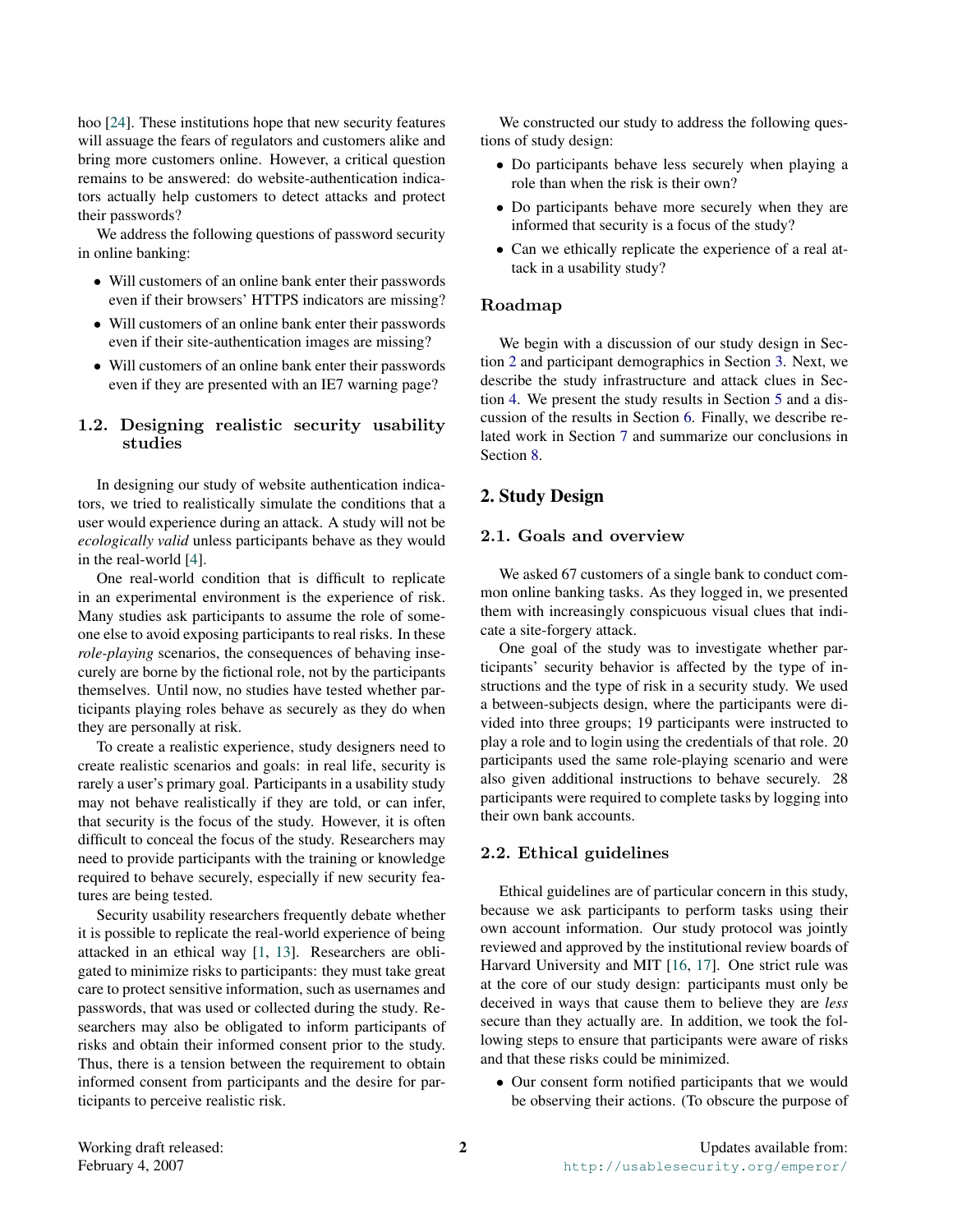| Name<br>Group                 | Key characteristics                                                         |
|-------------------------------|-----------------------------------------------------------------------------|
| Role playing                  | Played a role, given no indication that security is focus of study          |
| Security primed               | Played a role, told that their role was concerned about security            |
| Personal account<br>3         | Used their own account, given no indication that security is focus of study |
| All role playing<br>$I\cup 2$ | The union of groups $1 \& 2$ : all of the participants who played a role    |

<span id="page-2-0"></span>**Table 1. Participants were assigned to one of three groups.**

the study, we did not detail that we were specifically observing password behavior.)

- Our observation system did not record user IDs, passcodes, or other private information.
- We did not introduce risks to participants beyond those inherent to accessing their bank from a universitymanaged computer. We took additional technical precautions to protect sensitive information revealed by participants during study tasks, as discussed in Section [2.4.3.](#page-3-0)
- At the end of the study, we provided participants with a debriefing that explained the purpose of the study, the attack clues that we had presented, the precautions we had taken, and how participants could protect themselves from real site-forgery attacks in the future.

## 2.3. Participant recruitment

We recruited participants by posting and circulating flyers on and around the Harvard University campus. The flyers offered participants the opportunity to "earn \$25 and help make online banking better" and listed the requirements for participating in the study: we selected a single bank and only accepted participants who banked online regularly at this bank.

Participants were also required to be familiar with both the Windows operating system and the Internet Explorer browser. We chose a single operating system (Windows XP) and browser (Internet Explorer version 6) because different browsers provide different security warnings and indicators.

## 2.4. Study procedure

The study was conducted in a Harvard classroom building. After verifying that participants met our requirements, we asked them to sign a consent form and to complete a demographic survey.

Each participant was placed alone in a private classroom. We seated participants in front of a laptop computer where nobody, including the study facilitators, could observe the details on the screen while participants completed study tasks. Each laptop was equipped with a mouse, wireless network card, and identical installations of Windows XP SP2 and Internet Explorer version 6.

### 2.4.1 Group assignment and scenarios

We assigned participants to groups using a weighted roundrobin algorithm. If two or more acquaintances arrived at once, round-robin assignment ensured they would be assigned to different groups. Table [1](#page-2-0) summarizes the differences between the three groups.

Participants in Group 1, the role playing group, were instructed to assume the role of a named individual and to conduct tasks on behalf of that role. These participants used test accounts that we created for the study. They received the following instructions, with no indication that security was a focus of our study.

*Imagine that you are [role name], a medical doctor who has an account at [bank name]. You often use this account to transfer money to your retirement plan. You are at home on a Sunday afternoon and decide to tackle a number of banking errands. All of your bank branches are closed, so you decide to access [bank name]'s online banking web site.*

Participants in Group 2, the security primed group, were also instructed to play a role. The instructions provided to this group were identical to those in the first group, with one exception: an extra paragraph indicated that they were playing the role of someone who was concerned about the security of his password.

*As [role name], you chose [bank name] because it advertises additional security features. Control over your account is protected by a passcode (also known as a password), and you want to ensure that this passcode doesn't fall into the wrong hands.*

Participants in the first two groups were also given a second sheet containing all of the information they needed to login and to complete tasks. This information included the role's name, online ID (username), password, siteauthentication image, three challenge questions, and answers to those challenge questions.

Participants assigned to Group 3, the personal risk group, were asked to perform tasks using their own bank account. These participants, like those in the first group, were given no indication that security was a factor in the study. Instead,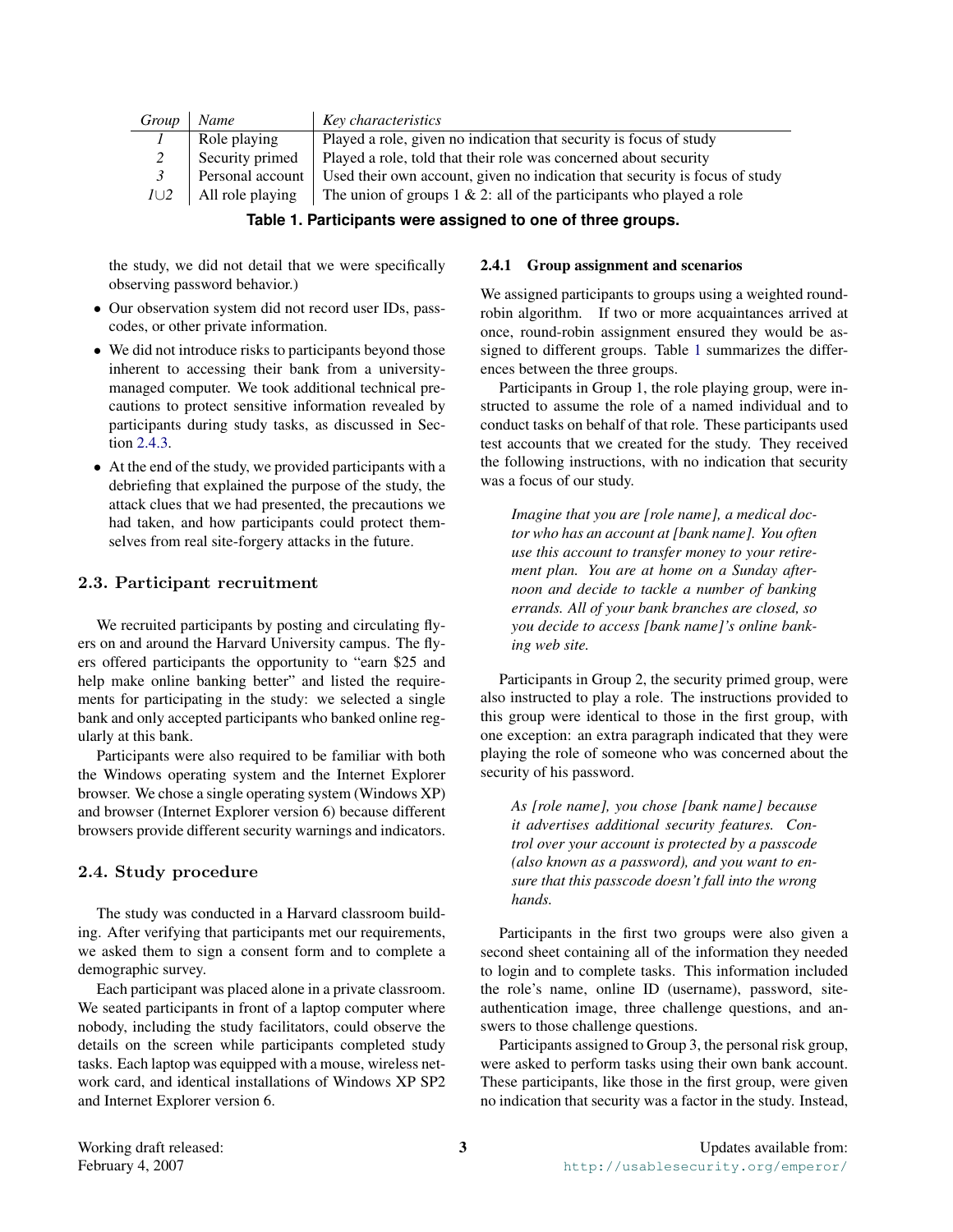| Task   Information to look up     | Answer derived from Attack clue |                                   |
|-----------------------------------|---------------------------------|-----------------------------------|
| Number of ATMs in zipcode         |                                 | N/A (no login required)           |
| 2   Account balance               | Number of pennies               | N/A                               |
| $3$ Time of last login            | <b>Minutes</b>                  | HTTPS indicators removed          |
| 4 Date of last posted transaction | Day of month                    | Site-authentication image removed |
| 5 Date of last statement          | Day of month                    | IE7 warning page                  |

### <span id="page-3-1"></span>**Table 2. In the last four tasks, we asked participants to report non-sensitive account information. We presented attack clues during the last three tasks.**

their incentive to behave securely was that their own account information, including their username and password, would appear to be at risk. Their instructions simply began:

*We will now ask you to perform five online banking tasks at [your bank's] web site.*

Upon receiving their instructions, participants in all groups were allowed to ask us questions. However, we instructed participants that after this point, facilitators would not be able to provide assistance or to answer questions about the study tasks.

#### 2.4.2 Study tasks

We asked participants to complete five online banking tasks. We presented instructions for each task its own sheet of paper. Participants had to complete each task before receiving instructions for the next task, and they were not permitted to return to previous tasks. Each task sheet asked participants to report the information they retrieved, how difficult the task was to complete, and any difficulties that were encountered. These questions were designed to focus participants on the tasks, rather than on the process of logging in.

The first task was designed to re-familiarize participants with the bank website: participants were asked to identify the number of ATMs within a given zipcode.

For the second task, we asked participants to look up their account balance. This task was designed to refamiliarize participants with the process of securely logging into online banking: no attack clues were presented, and no security indicators were modified or removed. Because participants had not previously logged into their account from this computer, the bank's website presented to them with a single challenge question.

To avoid collecting sensitive account data, we asked participants to report non-sensitive information *derived from* account data; we identified the least sensitive numerical component of account data and asked participants to report whether the value was odd or even. For example, in the second task we asked participants to report whether the number of pennies in their account balance was even or odd. Table [2](#page-3-1) lists the information requested for each task and the value from which the even/odd answer was derived.

The purpose of the three remaining tasks was to determine how participants would respond to increasingly conspicuous attack clues; these clues indicated the connection from their browser to the bank's password-entry page was insecure and potentially compromised.

We presented these clues to participants via existing security indicators and warnings that are supposed to protect users from site-forgery attacks, such as man-in-the-middle attacks or 'phishing' sites. These attack clues, described in detail in Section [4,](#page-4-1) were injected by an HTTP proxy that resided on the same laptop as the browser used by the participant.

We presented the tasks and clues to participants in the same order. This static ordering allows us to measure the effect of group assignment on security behavior. However, order-induced biases prevent us from comparing the efficacy of the clues themselves.

#### <span id="page-3-0"></span>2.4.3 Study infrastructure

We configured Internet Explorer to route all HTTP (but not HTTPS) traffic through a proxy that ran locally, on the same computer. The proxy recorded the domain name and path of all pages loaded via HTTP. The proxy also recorded whether the participant submitted a passcode from the bank's password-entry page. The proxy did not record the passcode itself.

The proxy was also used to present attack clues. During all three tasks in which clues were presented, the proxy prevented the activation of HTTPS. Thus, the participant's browser appeared to be connected to the password-entry page insecurely. Preventing the activation of HTTPS also made it possible for the proxy to rewrite pages, which enabled us to present the final two clues.

Our ethical guidelines mandated that the connection from the computer to the bank's web site only *appear* to be insecure. While subjects were shown evidence that their connection to the password-entry page might be insecure and even under attack, we ensured that all available security measures were actually in place. Though hidden from our participants, our proxy always connected to the online banking site using HTTPS and verified the authenticity of the site's certificate. The only link in the connection that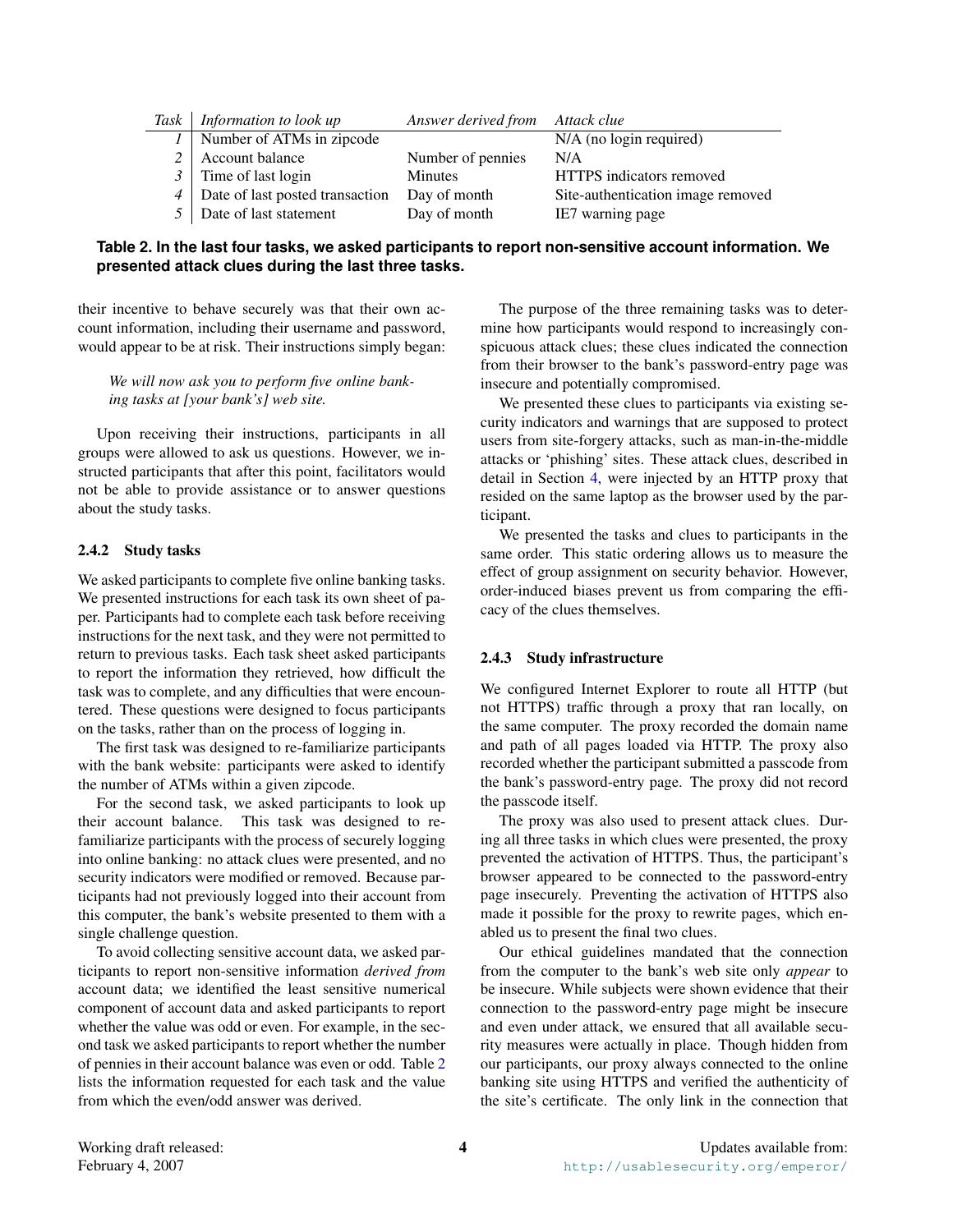took place over HTTP was the connection from the browser to the proxy, and this internal connection was not exposed to the network. $<sup>1</sup>$  $<sup>1</sup>$  $<sup>1</sup>$ </sup>

### 2.4.4 Post-task questionnaire and debriefing

We provided a post-task questionnaire to verify that the behaviors observed by our proxy were consistent with the behaviors recalled by the participants. Finally, we debriefed participants and offered to answer any questions they might have. After the debriefing, participants were paid the \$25 participation fee.

## <span id="page-4-0"></span>3. Participant Demographics

## 3.1. Demographics

67 people participated in our study. 40 participants (60%) were male, and 27 participants (40%) female. 35 participants (52%) were age 18-21, 11 participants (16%) were age 22-25, 14 participants (21%) were 26-30, 6 participants (9%) were 31-40, and 1 participant (1%) was 61 or over. No participants were colorblind.

61 participants (91%) were part-time or full time university students. None of the students were pursuing degrees in computer science or engineering. Of the students, 39 (64%) were undergraduates and 22 (36%) were graduate or professional students. All 6 of the non-students worked in non-technical occupations, ranging from lawyers to clergy members.

54 participants (81%) reported using Windows XP as their primary operating system, 12 participants (18%) use Mac OS X, and 1 participant  $(2%)$  $(2%)$  $(2%)$  uses Windows  $2000.<sup>2</sup>$ Of the 13 participants who did not use Windows XP as their primary operating system, 6 (46%) used Windows XP as their secondary operating system.

28 participants (42%) reported using Microsoft Internet Explorer as their primary browser, 30 participants (45%) use Mozilla Firefox, 7 participants (10%) use Apple Safari, 1 participant (2%) uses Opera, and 1 participant (2%) uses an unspecified browser. Of the 39 participants who did not use Internet Explorer as their primary browser, 28 (72%) use Internet Explorer as their secondary browser.

23 participants (34%) were online banking customers of the bank for less than six months, 13 participants (19%) for six months to a year, 18 participants (27%) for one to two years, and 13 participants (19%) for more that two years.

## 3.2. Excluded participants

67 participants met our recruitment criteria and were included in the above demographics, but 21 people did not and were excluded from the study. Potential participants were excluded for a number of reasons. Three refused to sign the consent form and specifically mentioned security concerns about revealing their private banking data. One was not a customer of the bank we studied. Eleven were customers of the bank we studied but did not know about its site-authentication image feature or had never used it. Five were bank customers but could not remember their passwords or challenge questions and therefore could not complete the tasks. One participant completed only the first task, which did not require him to login.[3](#page-4-4)

The three potential participants (3%) who refused to sign the consent form cited privacy concerns and the terms under which they would be observed. It is possible that other excluded participants lied to protect their privacy: we have no way of knowing if participants truly forgot their passwords or if they were simply uncomfortable providing their passwords during the study.

## <span id="page-4-1"></span>4. Presenting Attack Clues

We now describe three clues that the bank's passwordentry page may have been forged by an attacker. These clues are indistinguishable from those that a user might encounter during a real attack. We activated each attack clue during one of three separate login tasks.

## 4.1. Removing HTTPS indicators

The first attack clue was the absence of browser HTTPS indicators when the bank's password-entry page was displayed. We prevented IE6 from displaying either the https in the browser address bar or the lock icon at the bottom right of the browser frame. We wanted to determine what fraction of participants treat these indicators as prerequisites to entering their password.

We instructed our proxy to replace https with http in all content that linked to the domain name that hosted the password-entry page. We also disabled javascript code in the bank's unauthenticated (HTTP) home page that would otherwise redirect the browser to the authenticated (HTTPS) version of the site.

An attacker able to intercept and modify traffic (a manin-the-middle attack) could use the same approach to prevent the activation of HTTPS on the bank's password-entry page. The attacker could then continue to impersonate the

<span id="page-4-2"></span><sup>&</sup>lt;sup>1</sup>In order to compromise the connection between the browser and the local proxy, an attacker would need administrative access to the computer: he or she could then just as easily install a key-logger or other spyware.

<span id="page-4-3"></span> $2$ Totals may be larger than 100% due to rounding.

<span id="page-4-4"></span><sup>&</sup>lt;sup>3</sup>We do not know why he stopped participating: perhaps he did not have an account, could not remember his password, or did not want to provide his password.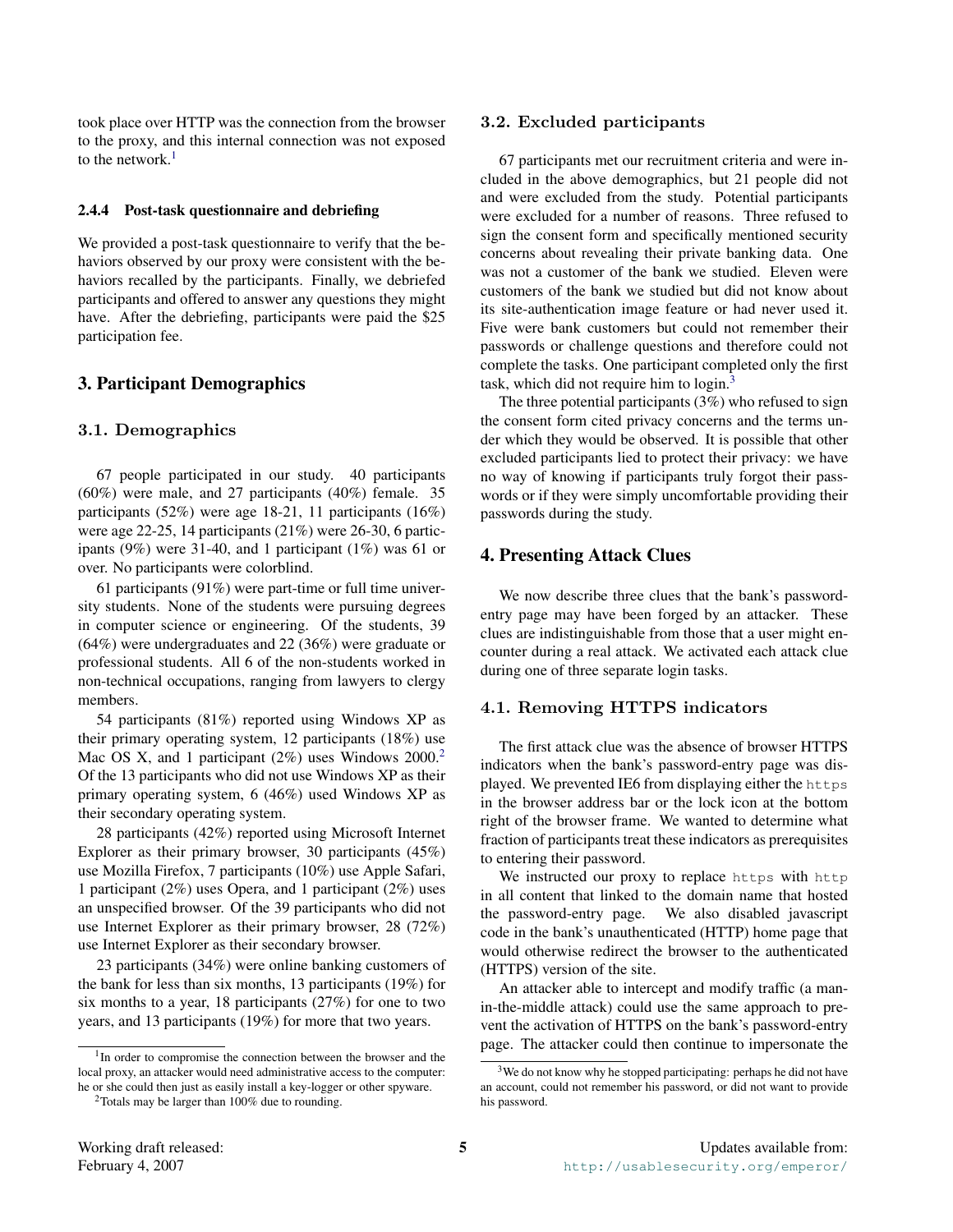bank's servers and forge pages that are supposed to be authenticated via HTTPS. To detect such attacks, users must verify the presence of indicators that show HTTPS is active. In IE6, users can either look for the https in the address bar or for a lock icon at the bottom right of the browser frame.

## 4.2. Removing site-authentication images

Banks and other websites have introduced siteauthentication images to help users distinguish a bank's real website from impostor sites. These sites repeatedly instruct their customers to verify their site-authentication images before entering their passwords. The absence of a site-authentication image is a clue that might reveal a manin-the-middle attack against the bank's web address. Alternatively, this clue might also alert participants that the page has been loaded from the address of a 'phishing' web site. We wanted to measure how many participants would disregard the absence of their site-authentication images.

In this task, we continued to disable HTTPS. We used our HTTP proxy to rewrite the bank's password-entry page—removing the site-authentication image (and any accompanying text phrase) and replacing it with an upgrade message.

In the study, we used the real brand name of the bank's site-authentication image feature in the message. For this paper, we've replaced that brand name with the acronym "SAI".

SAI Maintanance [sic] Notice:

[bank name] is currently upgrading our award winning SAI feature. Please contact customer service if your SAI does not reappear within the next 24 hours.

## 4.3. Presenting a warning page

The final attack clue was hard not to notice: we replaced the password-entry page with a warning page copied from Internet Explorer 7 Beta  $3<sup>4</sup>$  $3<sup>4</sup>$  $3<sup>4</sup>$  We wanted to see if participants would disregard such a conspicuous warning message.

This warning page, illustrated in Figure [1,](#page-5-2) strongly discourages participants from continuing to the website. It offers two options: to close the website (recommended) and the option to continue (not recommended). The warning



**Figure 1. An image of the warning page sent in place of the password-entry page. The black rectangle in the address bar was not present in the study; we have added it here to hide the identity of the bank.**

<span id="page-5-2"></span>explains that "Security certificate problems may indicate an attempt to fool you or intercept any data you send to the server."

## <span id="page-5-0"></span>5. Results

#### 5.1. How we report results

In this study, we collected password-entry data from two sources: data observed by our proxy and data self-reported by participants.

Our proxy recorded a binary outcome for each task: either the participant disregarded attack clues and entered their password, or they withheld their password and did not login. Our proxy reported that a participant entered his or her password only if it observed the participant submit a form field named 'passcode' to the password-entry page. We used data self-reported by participants to corroborate our observed response.<sup>[5](#page-5-3)</sup>

Of course, experimental realities prevent us from perfect observation: we identified participants whose self-reported responses cannot be corroborated with our observed responses. A discrepancy may occur because the participant did not enter the bank's correct web address, because the experiment facilitator made an error in engaging the proxy,

<span id="page-5-1"></span><sup>4</sup>This page is the same as that in the final release of Internet Explorer 7. We modified the IE7 warning page so that images and scripts would be loaded from a fictional address that could be intercepted and served by our proxy: http://browser.security/. Therefore, we were able to simulate a warning page in Internet Explorer 6 that looked identical to that of Internet Explorer 7. There was one difference: when a user clicked to close the page, they would see a dialog from Internet Explorer 6 asking them to confirm that they wanted the window closed.

<span id="page-5-3"></span><sup>&</sup>lt;sup>5</sup>In addition to responses reported on the task sheet, we used a post-task questionnaire to ask participants if they entered their passcode for each task (participants were allowed to refer to their task sheets to help them recall their behavior).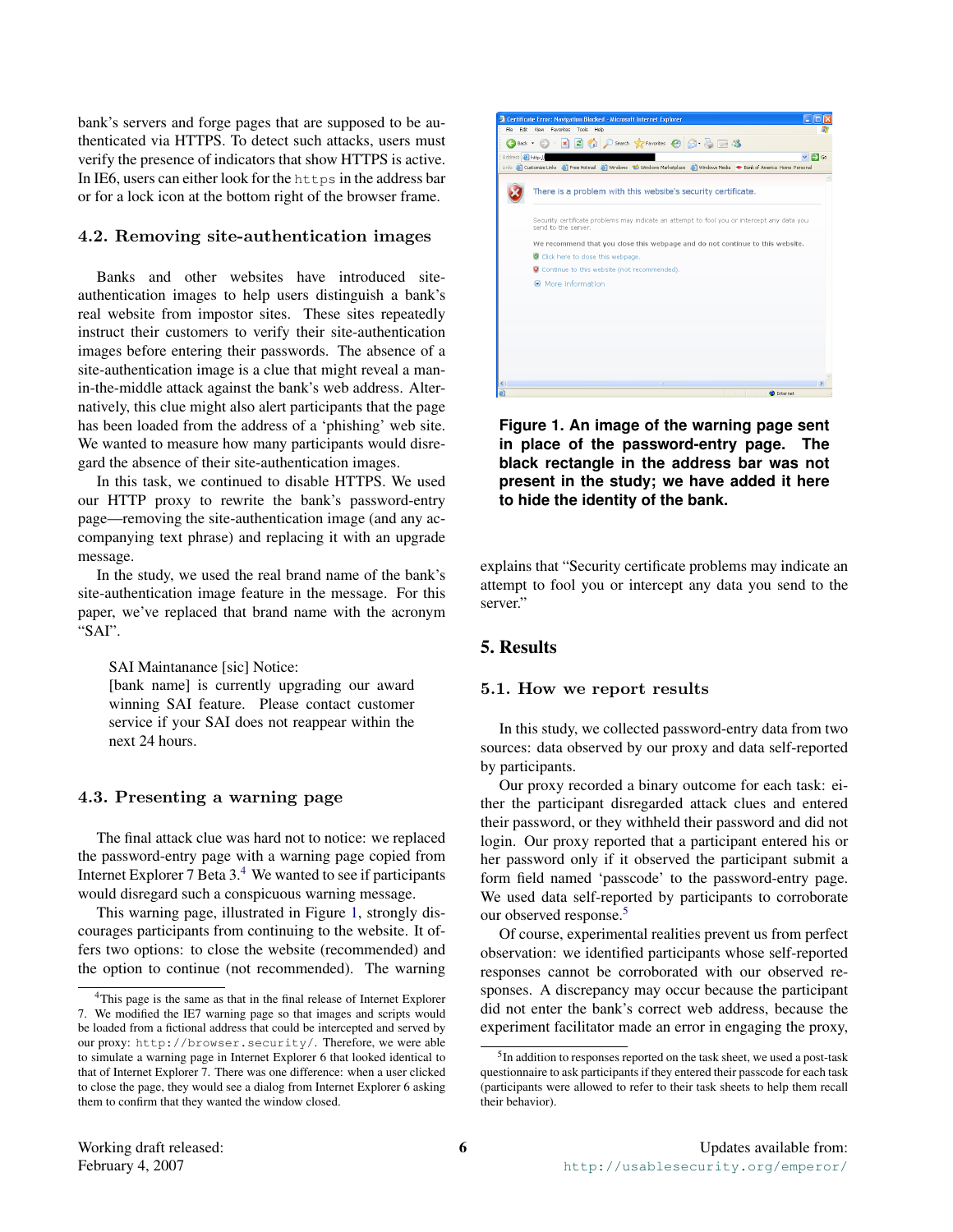or because the participant did not correctly recall his or her behavior. When we cannot determine conclusively that participants were exposed to an attack clue or whether they entered passwords, we exclude those participants from the results for that task. Furthermore, we exclude those participants from the results of subsequent tasks, because they may not have been exposed to the same attack clues as other participants.

Participants who withhold their passwords during one task for security reasons may be more likely to be aware of attack clues during subsequent tasks. For this reason, when participants withhold their passwords in one task, we note this fact when reporting their responses to subsequent tasks. We observed that all participants who withheld their passwords in one task did so on all future tasks.

## 5.2. Removing HTTPS indicators

During the third task, we removed HTTPS indicators from the password-entry page and then asked participants for information that could only be retrieved by logging in.

We were able to collect and verify responses for 63 out of 67 participants. All 63 participants entered their passwords and completed this task, despite the absence of HTTPS indicators on the password-entry page.

This included 18 participants from the role playing group (Group 1), 18 participants from the security primed group (Group 2), and 27 participants from the personal account group (Group 3). No participant mentioned the absence of HTTPS indicators when asked if they had any difficulties performing this task.

We do not report responses for 4 out of 67 participants because we were not able to record or verify their response to the attack clues. Two participants failed to follow instructions and never saw the password-entry page. One participant, who was using her own account, appears to have reset her online ID and passcode during the task—this process required her to enter her username and passcode or to answer a series of challenge questions. Finally, there was one participant who reported entering a password, but our proxy did not record that a password was entered. We do not include the responses of these participants in future tasks.

#### 5.3. Removing site-authentication images

Of the 63 participants whose responses to prior tasks had been verified, we were able to corroborate 60 participants' responses to the removal of their site-authentication images. 58 of the 60 participants (97%) entered their passwords, despite the removal of the site-authentication image. Only 2 participants (3%) chose not to login, citing security concerns.

Table [3](#page-7-0) shows how participants in each group responded to the removal of the site-authentication image from the password-entry page. All 18 participants in the role playing group (Group 1) entered their passwords, despite the absence of their site-authentication images from the passwordentry page. All 17 participants in the security primed group (Group 2) also entered their passwords. Even 23 of 25 participants (92%) in the personal account group (Group 3), who were using their own accounts and whose own siteauthentication images had been removed, chose to enter their passwords.

The two participants who withheld their passwords both cited the absence of their site-authentication images as the reason for their decision.

We could not corroborate three participants' responses: we inspected our proxy's logs and found that none of these had even reached the password-entry page from which we would have removed their site-authentication images. Because we know that these participants were not exposed to the attack clue, we do not report their data in Table [3.](#page-7-0) They are also excluded from our analysis of future tasks because they experienced one fewer attack clue than other participants.

#### 5.4. Presenting warning pages

Of the 60 participants whose responses to prior tasks had been verified, we were able to corroborate 57 participants' responses to the warning page. Despite the overtness of the warning page and its strong wording, 30 of 57 participants (53%) entered their passwords. 27 participants (47%) did not login.

Table [4](#page-7-1) shows how participants in each group responded to the warning page. 10 of 18 participants (56%) in the role playing group (Group 1), 12 of 17 participants (71%) in the security primed group (Group 2) and 8 of 22 participants (36%) in the personal account group (Group 3) entered their passwords despite the warning page.

Two of the 27 participants who did not enter their password during this task had also not done so during the previous task (during which their site-authentication image was removed). Both of these participants were from the personal account group (Group 3).

We could not corroborate three participants' responses: all were members of the personal account group (Group 3) and all reported entering their passwords. Our proxy reported that they had not. It is possible that these participants' response to the warning page was to withhold their passwords. By excluding these subjects, it is possible that our results under-represent the level of security vigilance exhibited by participants assigned to the personal account group (Group 3).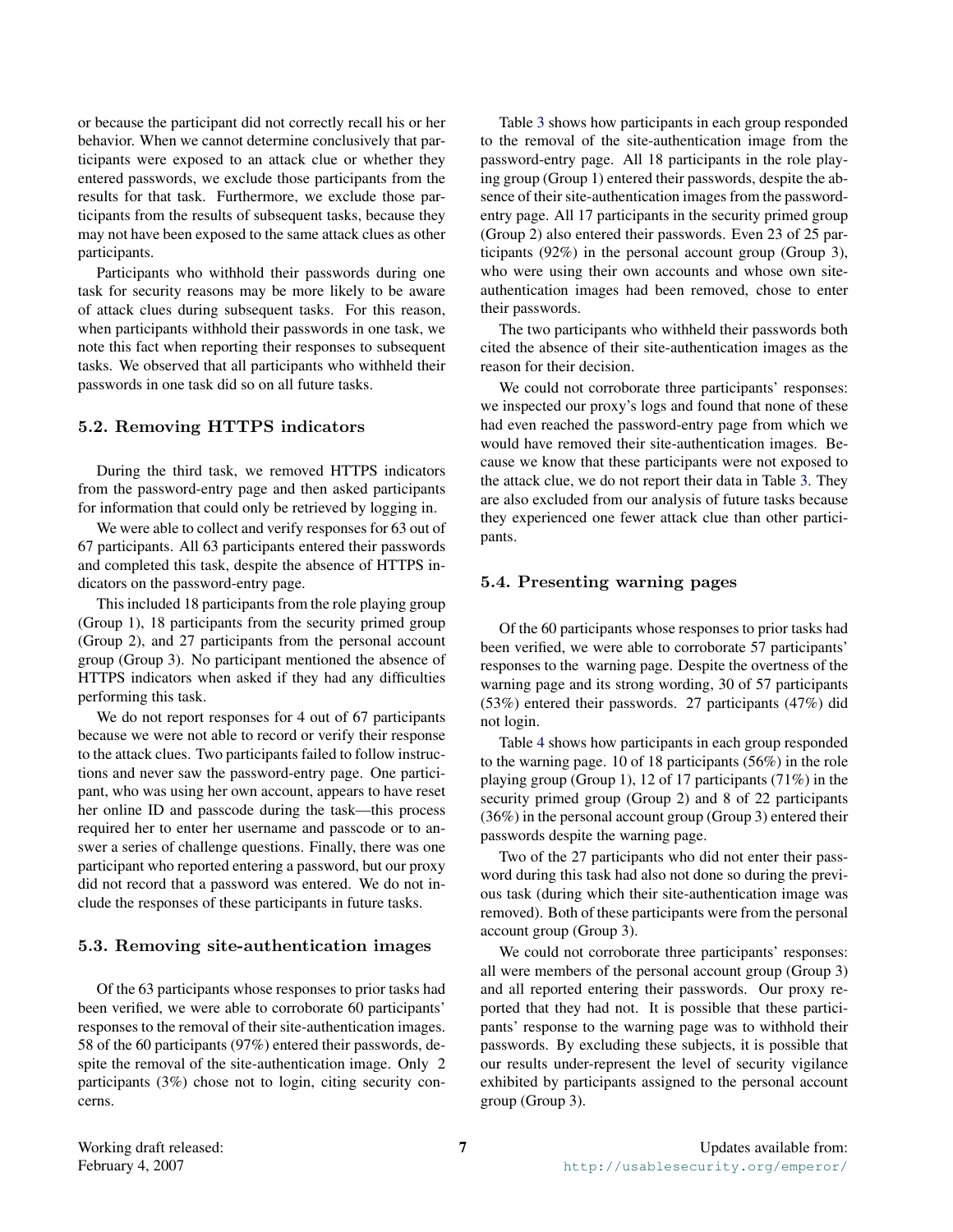|               | Group 1<br>Role playing |      | Group 2<br>Sec. primed |         | Group 3<br>Pers. accnt. |        | Groups<br>$1 \cup 2$ |         |              |     |
|---------------|-------------------------|------|------------------------|---------|-------------------------|--------|----------------------|---------|--------------|-----|
|               |                         |      |                        |         |                         |        |                      |         | <b>Total</b> |     |
| Sent password | 18                      | 100% |                        | $100\%$ | 23                      | $92\%$ | 35                   | $100\%$ | 58           | 97% |
| Didn't login  |                         | 0%   |                        | 0%      |                         | 8%     |                      | $0\%$   |              | 3%  |
| <b>Total</b>  |                         |      |                        |         |                         |        | 35                   |         | 60           |     |

<span id="page-7-0"></span>

| Table 3. Participant responses to the removal of site-authentication images. |  |  |  |
|------------------------------------------------------------------------------|--|--|--|
|------------------------------------------------------------------------------|--|--|--|

|               | Group 1 |              | Group 2<br>Group 3 |             | Groups       |        |    |            |     |              |
|---------------|---------|--------------|--------------------|-------------|--------------|--------|----|------------|-----|--------------|
|               |         | Role playing |                    | Sec. primed | Pers. accnt. |        |    | $1 \cup 2$ |     | <b>Total</b> |
| Sent password | 10      | 56%          |                    | $71\%$      | 8            | $36\%$ | 22 | 63%        | -30 | 53%          |
| Didn't login  |         | 44%          |                    | 29%         | 14†          | 64%    |    | 37%        |     | 47%          |
| <b>Total</b>  | 18      |              |                    |             | 22           |        | 35 |            | 57  |              |

†We include the two members of Group 3 who also withheld their passwords on the previous task. If we exclude those two participants, 12 members (60%) of Group 3 withheld their passwords on this task.

#### <span id="page-7-1"></span>**Table 4. Participant responses to the warning page.**

## 5.5. Comparing participant scores between groups

One can not accurately compare groups using responses to the second or third attack clues alone: responses to these clues may have been influenced by the presence of prior clues. Instead, we assigned a score to each participant that reflects the *in*security of that participant's behavior. The score denotes the number of times that a participant behaves insecurely (entering his or her password after being presented with an attack clue) before first behaving securely (withholding his or her password). The highest score, 3, was reserved for participants who entered their passwords on all attacks.

Thus, a score of 3 is more insecure than 2, which in turn is more insecure than 1. The score is ordinal, so the difference in the level of security vigilance between scores of 1 and 2 is not necessarily equal to the difference between 2 and 3.

Out of 67 participants who entered our study, we were able to establish the response of 57 to all attack clues. We found that no participants withheld their passwords in response to the first attack clue, 2 participants (4%) first withheld their passwords in response to the second attack clue, and 25 participants (44%) first withheld their passwords in response to the third attack clue. 30 participants (53%) disregarded all three of the attack clues and entered their passwords on all tasks. Table [5](#page-8-1) reports the total number of participants in each group who received each score. Figure [2](#page-7-2) shows the percentage of each group that received each score.

We used use the Mann Whitney U test to test the hypothesis that group assignment increases or decreases a partic-



<span id="page-7-2"></span>**Figure 2. The distribution of scores in each group. Scores distributed further to the right indicate less secure behavior. No participant received a perfect (0) score.**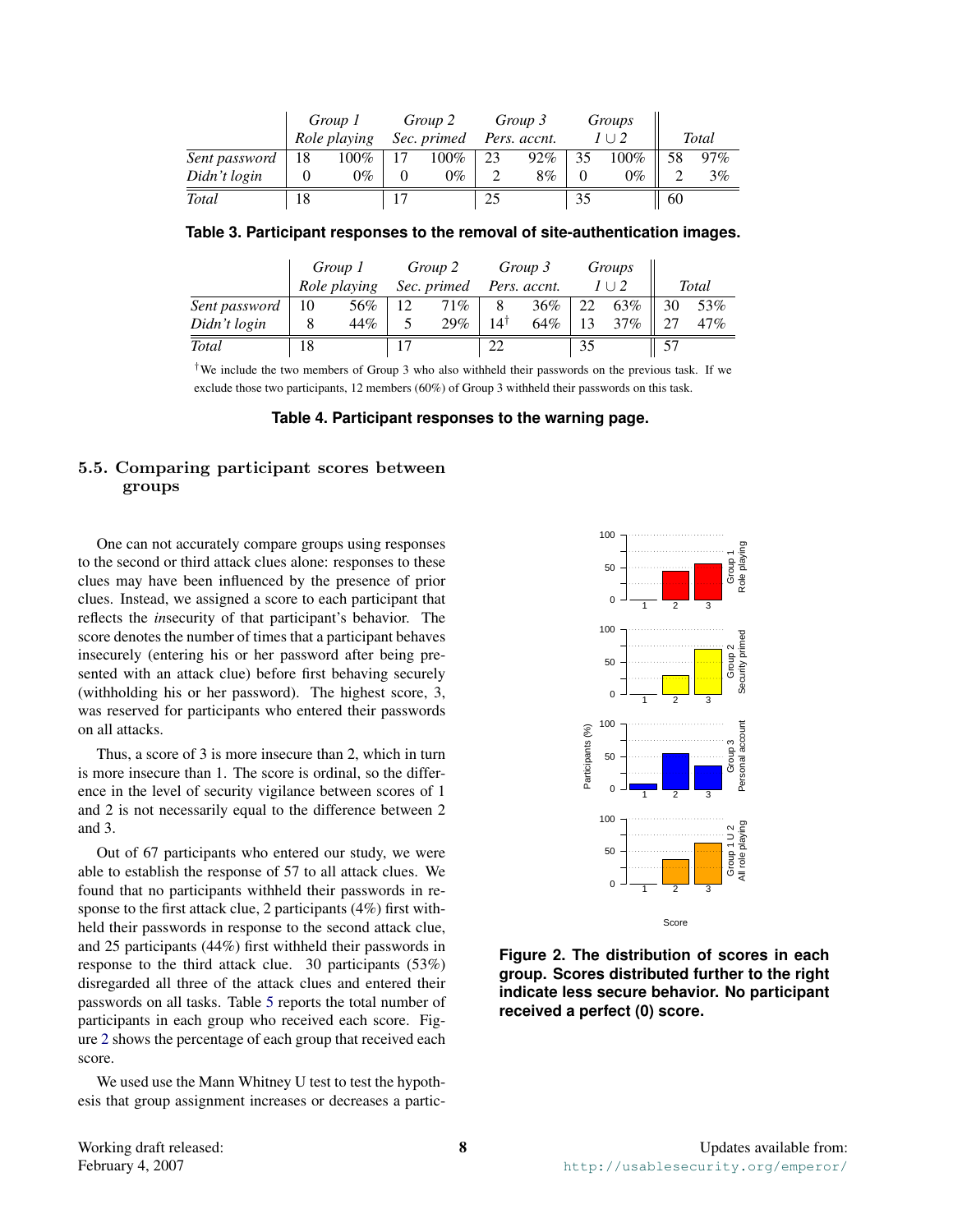| Score          | First chose not to enter password       |                   |           |                      | $1 \cup 2$ | <b>Total</b> |
|----------------|-----------------------------------------|-------------------|-----------|----------------------|------------|--------------|
| $\theta$       | upon noticing HTTPS absent              | $0\%$<br>$\Omega$ | $0\%$     | $0\%$<br>$\Omega$    | $0\%$<br>0 | $0\%$        |
| $\mathcal{I}$  | after site-authentication image removed | $0\%$             | $0\%$     | $9\%$<br>$2^{\circ}$ | $0\%$<br>0 | 2 $4\%$      |
| 2              | after warning page                      | 8.47%             | 5 29%     | 12 55%               | 13 37%     | 25 44%       |
| $\mathfrak{Z}$ | never (always logged in)                | $10,53\%$         | $12.71\%$ | 8 36%                | 22 63%     | 30 53%       |
|                | Tota                                    |                   |           | 22                   | 35         | 57           |

<span id="page-8-1"></span>**Table 5. The number of participants in each group (column) who received each score (row). (Some totals are more that 100% due to rounding.)**

ipant's score.<sup>[6](#page-8-2)</sup> This test allows us to compare the median scores between two groups and suggests whether those two groups come from the same population or not. Our null hypothesis is that the two populations represented by the two groups have the same distribution of scores.

We found that participants assigned to the security primed group (Group 2) did not behave more securely than those in the role playing group (Group 1). In fact, a greater fraction of the participants assigned to the role playing group (Group 1) exhibited more secure behavior (had lower scores) than those assigned to the security primed group (Group 2). The difference between the two groups was not statistically significant (U=130, exact two-tailed P=0.489).

When comparing the role playing group (Group 1) to the personal account group (Group 3), we did not find a significant difference in scores. While a greater fraction of the participants assigned to the personal account group (Group 3) chose the secure behavior (had a lower score) than those in the role playing group (Group 1), the difference between the two groups was not statistically significant (U=154, exact two-tailed P=0.184).

We found that participants assigned to the personal account group (Group 3) were significantly more likely to behave securely than those in security primed group (Group 2). Roughly two thirds of the participants in the security primed group (Group 2) entered their passwords on all tasks, compared to slightly more than a third of participants in the personal account group (Group 3). The difference between the two groups was statistically significant  $(U=118, exact two-tailed P=0.038).$ 

Finally, we compared the personal account group (Group 3) to all participants who played a role, regardless of the level of security priming (the union of the two role playing groups). Again, we observed that those who used their own accounts in the study had significantly lower scores and thus behaved more securely than those playing roles  $(U=270,$  exact two-tailed P=0.037).

#### <span id="page-8-0"></span>6. Discussion

#### 6.1. The efficacy of HTTPS indicators

Prior studies have reported that few users notice the *presence* of HTTPS indicators such as the browser lock icon [\[6,](#page-12-14) [20\]](#page-12-15). Our results corroborate these findings and extend them by showing that even participants whose passwords are at risk fail to react as recommended when HTTPS indicators are *absent*.

The failure of all of our participants to respond to the removal of HTTPS indicators cannot be entirely attributed to ignorance. In the post-task questionnaire, three participants mentioned HTTPS indicators, though only in the context of explaining another attack clue.

We should caution that these results cannot be automatically applied to websites that don't employ siteauthentication images: customers may be less likely to pay attention to HTTPS indicators when instructed to focus on their site-authentication images.

## 6.2. The efficacy of site-authentication images

Even though the bank repeatedly instructed customers not to login if their site-authentication images are absent, the vast majority of participants *using their own bank accounts* did not comply—23 of 25 (92%) entered their own account passwords even though their site-authentication images were absent.

One explanation for low compliance is that more security-conscious customers did not participate in our study. A small fraction (3 potential participants) excluded themselves from the study after reading the consent form. Even if we assumed that they would have withheld their passwords, they would still be among a small minority who behaved securely. Therefore, we believe that attacks that remove site-authentication images will fool most online banking customers.

It is also important to note that the presence of a siteauthentication image does not guarantee that a connec-

<span id="page-8-2"></span><sup>6</sup>The Mann Whitney U test, equivalent to the Wilcoxon Rank-Sum test, is a non-parametric statistical significance test for comparing the medians of two independent samples of ordinal ranks. It is used as an alternative to the t-test when the data is not normally distributed.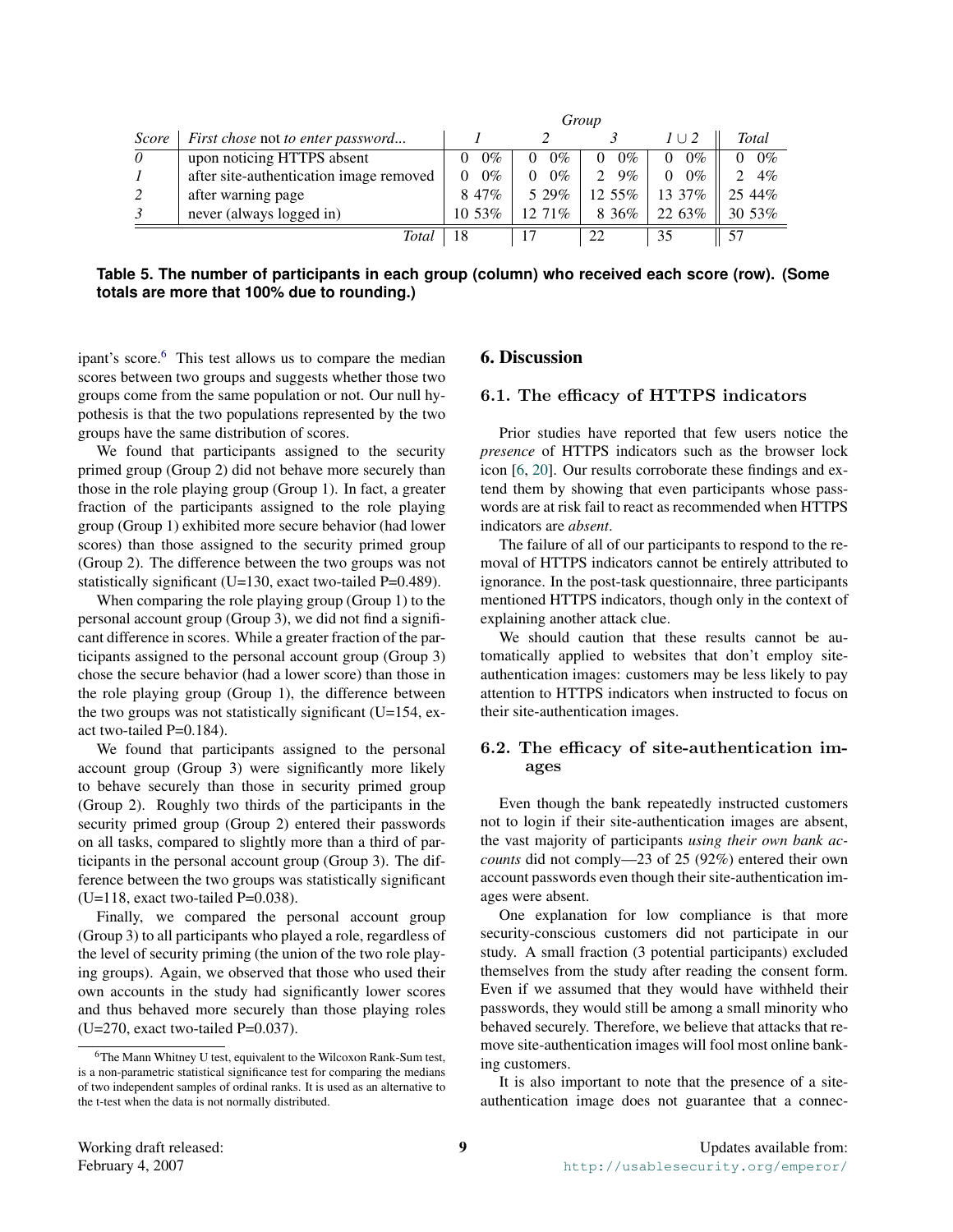tion is secure or that it is safe to enter a password: siteauthentication images have been shown to be vulnerable to man-in-the-middle attacks that capture and display the user's site-authentication image [\[25\]](#page-12-16). To prevent man-inthe-middle attacks, users must still verify the site's address and the activation of HTTPS. Furthermore, the use of siteauthentication images will not protect the passwords of customers using computers infected with spyware.

Despite these facts, sites that deploy site-authentication images often instruct their customers that they need only verify their site-authentication image to ensure the security of their password. This reinforces the message that siteauthentication images are not only necessary, but sufficient to ensure that it is safe to enter a password. For example, consider the following instructions from ING Direct, Bank of America, Vanguard, and Yahoo!:

"...your image and phrase will be displayed so you'll know immediately that it's safe to enter your Login PIN"—ING Direct [\[10\]](#page-12-5)

"If you recognize your SiteKey, you'll know for sure that you are at the valid Bank of America site. Confirming your SiteKey is also how you'll know that it's safe to enter your Passcode and click the Sign In button."—Bank of America [\[2\]](#page-12-17)

"When you see your image, you can be confident that you're on Vanguard.com $(\overline{R})$  and not an impostor site and can safely enter your password."—Vanguard [\[18\]](#page-12-7)

When you create a sign-in seal for your computer, you can be sure you're on a legitimate Yahoo! site each time you use this computer to sign in to Yahoo!—Yahoo! [\[23\]](#page-12-18)

In fact, at least one participant attributed his decision to disregard the final attack clue to the presence of a siteauthentication image. "Eventually, I ignored the IE warning and, on seeing the proper [site-authentication image], entered the. . . password."

#### 6.3. The efficacy of warning pages

Eight of 22 participants (36%) *who were using their own account* chose to login after seeing the warning page.

We did not attempt to emulate all of the interface features that Internet Explorer 7 (IE7) presents when it encounters a page with a certificate error. For example, if a user disregards a warning page, IE7 presents insecurely loaded pages with a red address bar and a drop-down warning message. Because we do not emulate this behavior, we cannot measure the efficacy of the IE7 browser's security warnings.

Our choice to emulate only one component of IE7's security warnings may have increased the likelihood that participants would enter their passwords. However, other factors may have decreased the likelihood of password entry.

First, because we maintained the same task and attack order throughout the study, participants had already been exposed to two attack clues. Although the great majority of participants had entered their passwords despite the previous clues, the combination may have made them more suspicious that they were under attack or that we were studying their security behavior.

Next, we conducted the study before the final release of IE7, so very few participants had seen warning pages before. Now that IE7 is widely available, users may see warning pages often enough to become complacent about heeding them.

Finally, one artifact of our implementation was that when a participant clicked through the warning, the form data posted to the password-entry page was lost. Participants had to re-enter their usernames in order to proceed.

The compliance rates for our warning pages may vary from the rates that would be obtained if we had used IE7 in our study. However, it is important to note that this does not affect our hypothesis that participants who use their own accounts respond differently to warnings than those who play a role.

#### 6.4. The effect of role playing

Participants who used their own accounts in our study behaved more securely than those who were assigned to play roles. While we did not see a statistical difference when we compared the personal account group (Group 3) to the role playing group (Group 1), we did find a significant difference when comparing the personal account group (Group 3) to the security primed group (Group 2) and to the union of all role-playing groups.

Our results should give pause to researchers designing studies that rely on role playing. Participants who may be vigilant in securing themselves from real-life risks may be less motivated to behave securely when playing a role especially if the risks are perceived as fictional.

It is possible that better study designs, with more compelling scenarios, could increase the security-vigilance of role playing participants to the levels exhibited by those exposed to more realistic risk. However, even if a scenario successfully approximates real-world conditions in one study, it may not be equally effective when experimental conditions change (*e.g.*, when a different system is being tested, a different population is used, or when the context of use differs). As with any experimental condition, it is not possible to isolate the effects of role playing on a given study without replicating the study without role playing.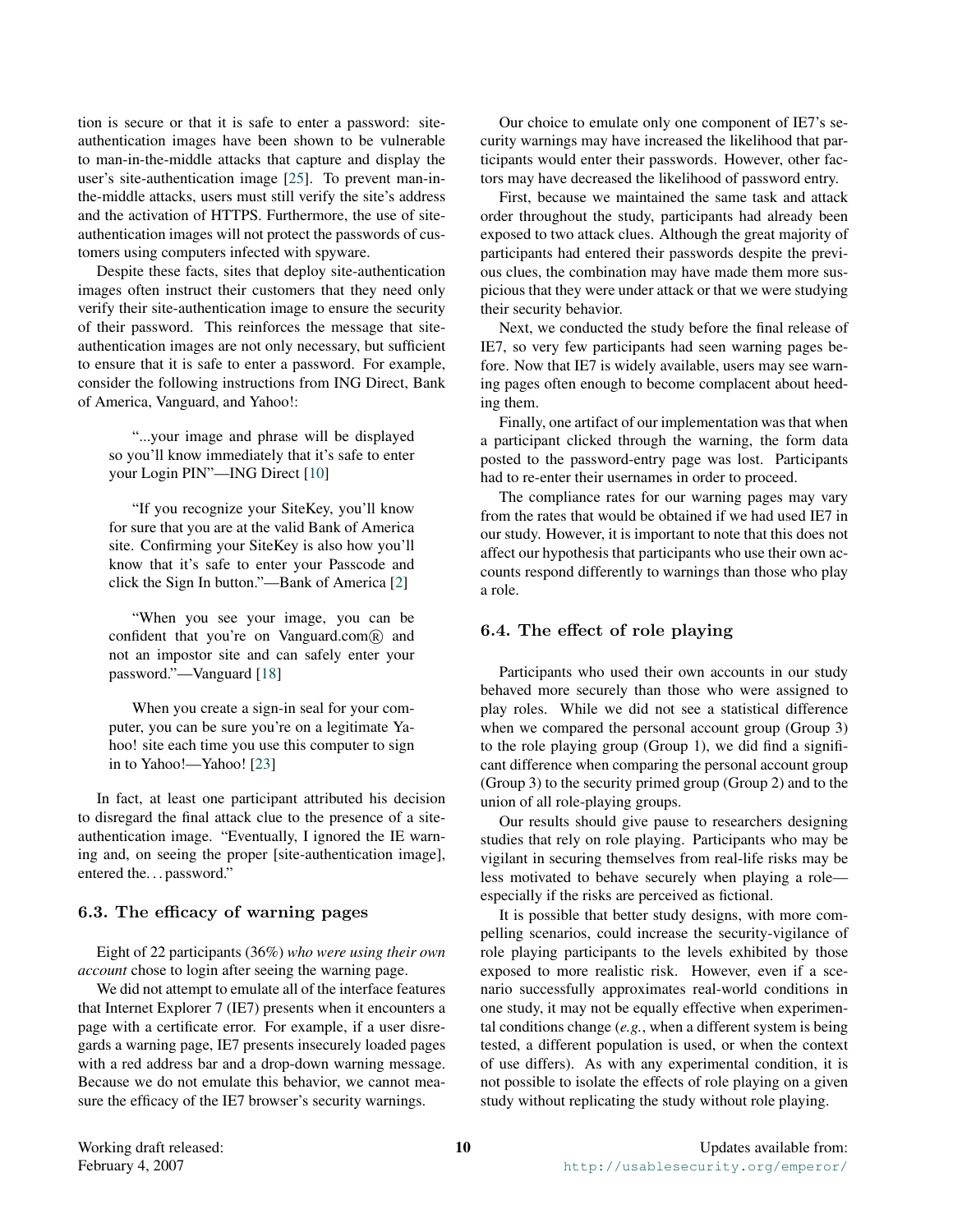Our results do not discount the usefulness of role-playing scenarios. In some cases, artificial scenarios may be the only way to simulate attack responses in an ethical manner. For example, role playing may be a useful device in qualitative studies where researchers want to closely observe participants without compromising their privacy. Role playing may also be useful in studies of the *comparative* efficacy of security mechanisms, in which each group uses an identical role-playing scenario but a different mechanism.

We note that role playing does not always protect participants from risk. Although participants in the role-playing groups were asked to use the credentials of the role assigned to them, a few participants occasionally disregarded or forgot the instructions and logged in to their own bank accounts. If participants asked us whether they should be roleplaying, we pointed them to the role-playing instructions and role credential sheets; we allowed them to continue and treated them as if they had been role-playing the whole time. Role-playing failures have also been observed in a previous study in which participants logged into 'phishing' websites using their own account credentials, even though they knew the websites might be illegitimate and they had been asked to play a role [\[6\]](#page-12-14).

## 6.5. The effect of security priming

Though the result was not statistically significant, we were surprised to find that participants assigned to the security primed group behaved less securely than those in the role playing group, who had no security-priming. Because the difference is not significant, it may be due to chance.

One alternative explanation is that the security-priming instructions were too subtle: we wanted to test if simply mentioning security would affect behavior. Participants may have behaved more securely if we had been more specific about how they should protect their password. It is also possible that the role-playing effect was actually stronger in the security primed group than the role playing group (Group 1): we informed participants that security was important in the *context of their role*, which significantly increased the length of the instructions devoted to role playing.

While our methodology and sample sizes did not produce a measurable effect of security-priming on security behavior, such an effect may still exist. Measuring the conditions under which priming affects security behavior is an area for future work. For example, future studies might focus specifically on the effects of security training or the effects of providing monetary incentives to behave securely.

#### 6.6. Limitations of our study

While we took great efforts to maintain our study's validity, there are limits to what can be achieved in a laboratory study.

Some design aspects of our study may have caused participants to behave less securely than they would in the real world. Because the experiments were conducted in a university setting, participants may have felt more safe than they otherwise would feel (*e.g.*, than if they were at an Internet cafe). The consent form informed participants that we would not record sensitive personal information, which may have also increased their perception of safety. Finally, we provided participants with a financial incentive of \$25. Although participants were informed that they could stop at any time and still receive the participation fee, they may have felt obligated to complete the tasks in order to claim the fee.

Other aspects of our design may have caused participants to behave more securely than they would in the real world. Even participants who received no security instructions may have been able to infer that security was the focus of the study, or they may have behaved more cautiously because they knew they were being observed. Furthermore, users conducting their own real-world banking tasks may be more motivated than those in our study to login in order to complete their task (*e.g.*, they may need to pay a bill before it is due).

## <span id="page-10-0"></span>7. Related Work

To avoid capturing sensitive personal information, the majority of security usability studies ask users to engage in role-playing scenarios.

In many studies, the researchers do not tell participants to behave securely or that they will be attacked. Instead they attempt to give participants a secret to protect that is "comparable to the value that users place on their own secrets in the real world" [\[21\]](#page-12-19). For example, in one of the earliest security usability studies, Whitten and Tygar asked participants to use email encryption software [\[21\]](#page-12-19). Participants were asked to assume the role of a political campaign coordinator who was tasked with sending sensitive email messages to other campaign volunteers. The study concluded that a majority of participants could not successfully sign and encrypt a message using PGP 5.0. Garfinkel and Miller used the same scenario to test a Key Continuity Management (KCM) email encryption interface [\[8\]](#page-12-20). However, they also simulated an escalating series of attacks (spoofed messages that appeared to come from other campaign members) and found that the interface was successful in preventing some attacks and not others.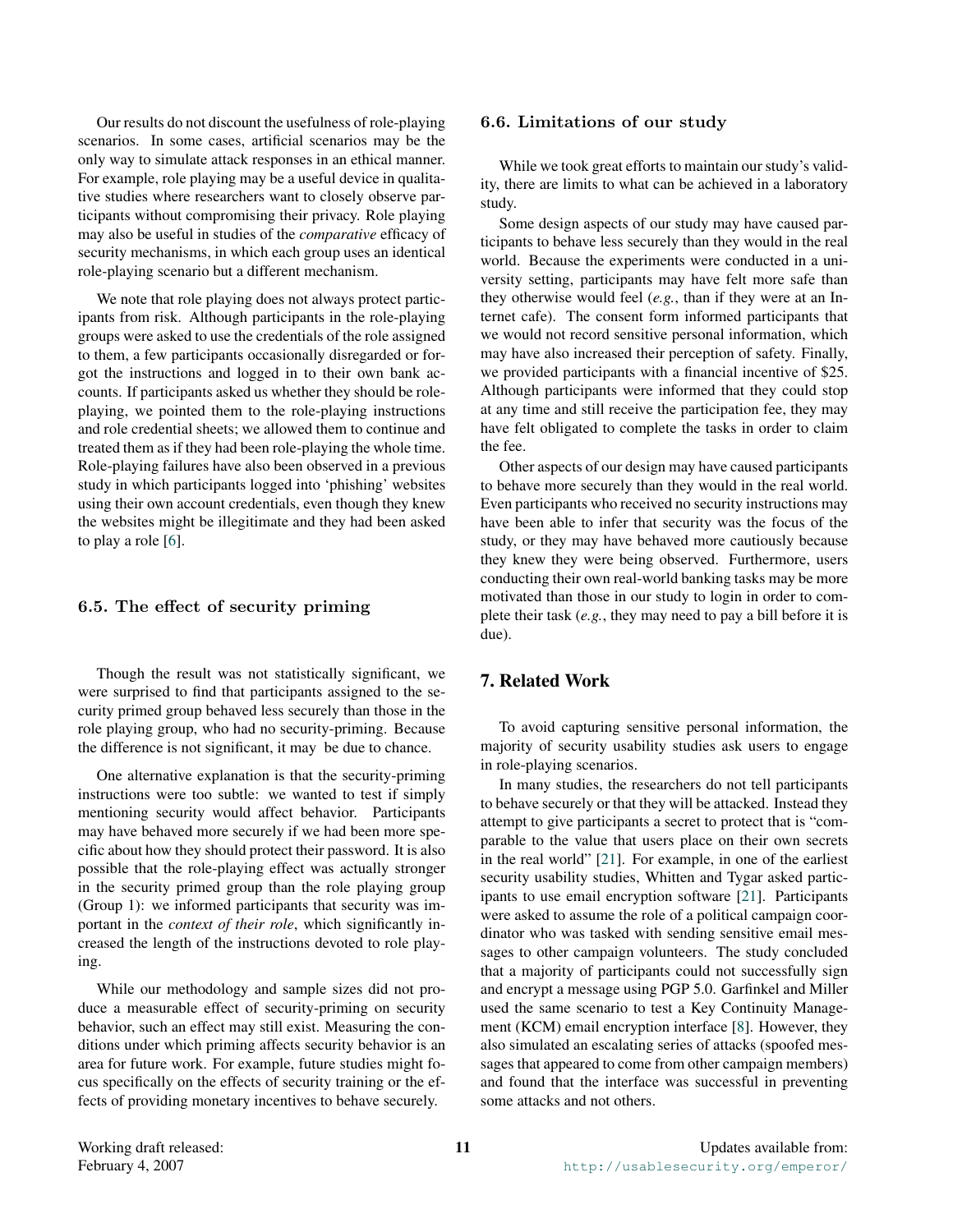Many studies instruct participants to behave securely. For example, Whalen and Inkpen [\[20\]](#page-12-15) conducted a study in which they asked participants to perform common online browsing tasks, some of which required participants to login to an account and make purchases. Participants used login and credit card information created for the study; they were asked "to treat the data as their own" and to keep it confidential. An eyetracker was used to reveal whether security indicators were checked by participants. In the second half of the study, participants were specifically instructed to behave securely. Whalen and Inkpen found that unless instructed to behave securely, many participants did not check whether a page was secure because "it was not their own data and thus they took no care to protect the information".

Wu *et al*. conducted a usability study to analyze how participants use anti-phishing toolbars to detect fake phishing websites [\[22\]](#page-12-21). Rather than asking participants to login using their own accounts, they created dummy accounts in the name of "John Smith" at various e-commerce websites. The participants were asked to play the role of John Smith's personal assistant, to process email messages on his behalf, and to protect his passwords. Wu's study design also featured a tutorial, where users were trained on how to use the antiphishing toolbar. The results found that participants were fooled 34% of the time. Even when asked to focus on the toolbars, many participants ignored them when webpages looked convincing enough.

Other studies notify participants that attacks are part of the study. For example, Dhamija *et al*. conducted a usability study in which participants were asked to distinguish legitimate websites from spoofed phishing websites [\[6\]](#page-12-14). Participants were asked to assume the role of someone who had clicked on a link in email and arrived at the website in question. Despite the heightened security awareness, the study found that some phishing websites were able to fool a large fraction of participants.

Other studies have observed users as they provide their own credentials to real systems. Jagatic *et al*. conducted a study in which a social network was used for extracting information about social relationships [\[11\]](#page-12-22). The researchers used this information to send phishing email to students on a university campus that appeared to come from a close friend. 72% of users responded to phishing email that was from a friend's address, while only 16% of users responded in the control group to phishing email from an unknown address. To preserve ecological validity, the researchers did not ask the students for their prior consent to participate in the study. Many who received the phishing email reported feeling angered and violated [\[5\]](#page-12-23). In contrast, we observed only participants who had consented to observation.

Jakobsson and Ratkiewicz used the features of an online auction website to send simulated phishing emails to that site's members [\[12\]](#page-12-24). The phishing email only *appeared* to be a phishing attempt; to respond to the message the recipient had to provide their credentials to the real auction site. Researchers could learn that users logged into the auction site if they received a response to their message, without having to collect user credentials. Using a variety of techniques, their experiments revealed that, on average, 11% of users logged into the auction site to respond to the illegitimate messages. In this study, participants logged into a legitimate website: their credentials were not at risk. A participant's decision to respond to the forged email provides insight into how he or she authenticates messages; however, the researchers do not specifically study whether participants can authenticate websites or protect their credentials.

## <span id="page-11-0"></span>8. Conclusion

We contribute a study design for observing participants as they log into security-cricital web sites with their own authentication credentials. Using this design, we measured the efficacy of security indicators (HTTPS indicators and site-authentication images) and the effect of role-playing on the study. We find that:

### Users will enter their passwords even when HTTPS indicators are absent.

All participants entered their passwords after HTTPS indicators were removed, including all 27 who were using their own account credentials.

### Users will enter their passwords even if their siteauthentication images are absent.

23 of 25 (92%) participants using their own account, and all other participants, entered their passwords when the site-authentication image was replaced by an upgrade message. Thus, it is not clear that the deployment of siteauthentication images increases customers' ability to detect fraudulent websites.

#### Site-authentication images may cause users to disregard other important security indicators.

Many sites that have deployed site-authentication images instruct customers that the presence of their these images is a sufficient condition for security, when it is only one of many necessary conditions.

### Role playing has a significant negative effect on the security vigilance of study participants.

Participants who played roles disregarded more attack clues before withholding their passwords than participants whose own passwords were at risk.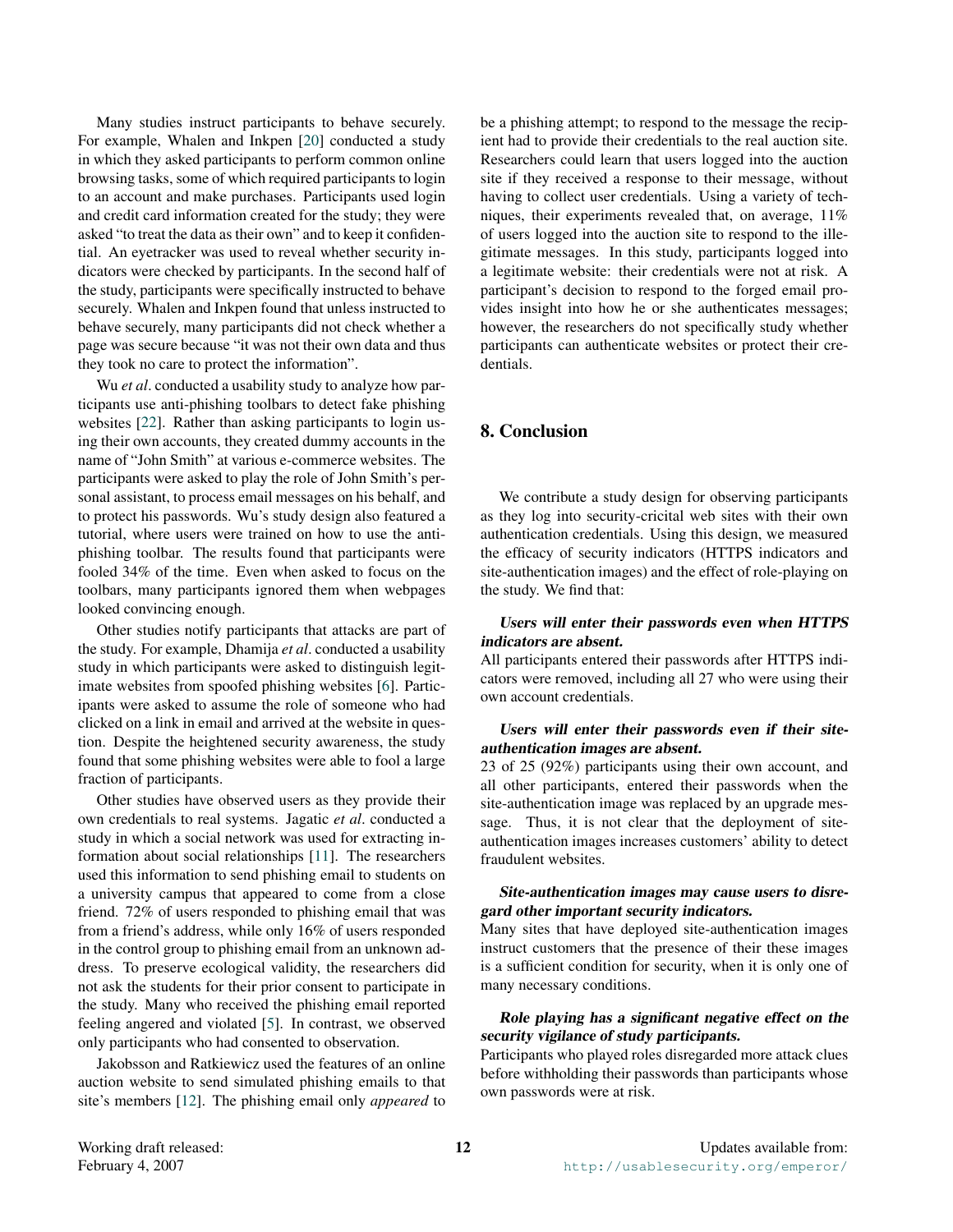### Acknowledgments

Harvard's Center for Research on Computation and Society (CRCS) provided the catalyst for this collaboration. Scott Briere and John O'Conner of MIT Lincoln Laboratory obtained and assembled the bulk of the hardware used in the study. Pat Tomaino (Harvard) assisted with subject recruitment. David Purdy (UC Berkeley) helped us choose statistical tests and provided scripts to reproduce scores. Ross Anderson (U Cambridge), Rob Cunningham (MIT Lincoln Laboratory), Ben Edelman (Harvard), Allan Friedman (Harvard), Jens Grossklags (UC Berkeley), Marti Hearst (UC Berkeley), Glenn Holloway (Harvard), Greg Morrisett (Harvard), Galen Pickard (MIT Lincoln Laboratory), Allan Schiffman (CommerceNet), Stuart Shieber (Harvard), Michael D. Smith (Harvard), Doug Tygar (UC Berkeley), and the anonymous reviewers added insight and provided much needed feedback on earlier drafts.

### References

- <span id="page-12-10"></span>[1] F. Arshad and R. Reeder. Symposium On Usable Privacy and Security Conference Report—When User Studies Attack: Evaluating Security by Intentionally Attacking Users. [http://cups.cs.cmu.edu/soups/2005/](http://cups.cs.cmu.edu/soups/2005/SOUPS_2005_Conference_Report.html) SOUPS 2005 Conference [Report.html](http://cups.cs.cmu.edu/soups/2005/SOUPS_2005_Conference_Report.html), 2005.
- <span id="page-12-17"></span>[2] Bank of America. SiteKey Frequently Asked Questions. [http://www.bankofamerica.com/](http://www.bankofamerica.com/onlinebanking/index.cfm?template=site_key) [onlinebanking/index.cfm?template=](http://www.bankofamerica.com/onlinebanking/index.cfm?template=site_key) [site](http://www.bankofamerica.com/onlinebanking/index.cfm?template=site_key) key. Downloaded and archived on November 1, 2006.
- <span id="page-12-6"></span>[3] Bank of America. SiteKey: Online Banking Security. [http://www.bankofamerica.com/privacy/](http://www.bankofamerica.com/privacy/sitekey/) [sitekey/](http://www.bankofamerica.com/privacy/sitekey/). Downloaded and archived on November 1, 2006.
- <span id="page-12-9"></span>[4] M. B. Brewer. Research Design and Issues of Validity. In H. T. Reis and C. M. Judd, editors, *Handbook of Research Methods in Social and Personality Psychology*, pages 3–16. Cambridge University Press, Mar. 28 2000.
- <span id="page-12-23"></span>[5] C. Corley. 'Phishing' Experiment Attracts National Debate about Ethics of Study. [http://www.idsnews.com/](http://www.idsnews.com/news/story.php?id=29791) [news/story.php?id=29791](http://www.idsnews.com/news/story.php?id=29791), Apr. 28, 2005.
- <span id="page-12-14"></span>[6] R. Dhamija, J. Tygar, and M. Hearst. Why Phishing Works. In *Human Factors in Computing Systems (CHI 2006)*, Quebec, Canada, Apr. 22–27, 2006.
- <span id="page-12-0"></span>[7] R. Franco. Better Website Identification and Extended Validation Certificates in IE7 and Other Browsers. [http://blogs.msdn.com/ie/archive/2005/](http://blogs.msdn.com/ie/archive/2005/11/21/495507.aspx) [11/21/495507.aspx](http://blogs.msdn.com/ie/archive/2005/11/21/495507.aspx), Nov. 21, 2005.
- <span id="page-12-20"></span>[8] S. L. Garfinkel and R. C. Miller. Johnny 2: A User Test of Key Continuity Management with S/MIME and Outlook Express. In *Proceedings of the Symposium On Usable Privacy and Security (SOUPS)*, Pittsburgh, PA, USA, July 6–8 2005.
- <span id="page-12-1"></span>[9] S. Hartman. IETF Internet-Draft: Requirements for Web Authentication Resistant to Phishing.

[http://www.ietf.org/internet-drafts/](http://www.ietf.org/internet-drafts/draft-hartman-webauth-phishing-02.txt) [draft-hartman-webauth-phishing-02.txt](http://www.ietf.org/internet-drafts/draft-hartman-webauth-phishing-02.txt), Oct. 21, 2006.

- <span id="page-12-5"></span>[10] ING DIRECT USA. Privacy FAQs. [https://home.](https://home.ingdirect.com/privacy/privacy_security.asp?s=newsecurityfeature) [ingdirect.com/privacy/privacy](https://home.ingdirect.com/privacy/privacy_security.asp?s=newsecurityfeature) security. [asp?s=newsecurityfeature](https://home.ingdirect.com/privacy/privacy_security.asp?s=newsecurityfeature). Downloaded and archived on November 1, 2006.
- <span id="page-12-22"></span>[11] T. Jagatic, N. Johnson, M. Jakobsson, and F. Menczer. Social Phishing. *Communications of the ACM*, To Appear.
- <span id="page-12-24"></span>[12] Markus Jakobsson and Jacob Ratkiewicz. Designing ethical phishing experiments: a study of (ROT13) rOnl query features. In *Proceedings of the 15th international conference on World Wide Web (WWW '06*, pages 513–522, New York, NY, USA, 2006. ACM Press.
- <span id="page-12-11"></span>[13] Proposed User Studies, Security User Studies Workshop, Symposium On Usable Privacy and Security. [http://cups.cs.cmu.edu/soups/2006/](http://cups.cs.cmu.edu/soups/2006/user_study_proposals.pdf) user study [proposals.pdf](http://cups.cs.cmu.edu/soups/2006/user_study_proposals.pdf), July 2006.
- <span id="page-12-2"></span>[14] G. Staikos. Web Browser Developers Work Together on Security. <http://dot.kde.org/1132619164/>, Nov. 2005.
- <span id="page-12-4"></span>[15] United States Federal Financial Institutions Examination Council (FFIEC). Authentication in an Internet Banking Environment. [http://www.ffiec.gov/pdf/](http://www.ffiec.gov/pdf/authentication_guidance.pdf) [authentication](http://www.ffiec.gov/pdf/authentication_guidance.pdf)\_guidance.pdf, Oct. 2005.
- <span id="page-12-12"></span>[16] Harvard University. Efficacy of Web Browser Warnings and Notices, Protocol Number F13264-102, Sept. 2006.<br>Massachusetts Institute of Technology. Efficacy of
- <span id="page-12-13"></span>[17] Massachusetts Institute of Technology. Web Browser Warnings and Notices, Protocol Number 0512001551, Sept. 2006.
- <span id="page-12-7"></span>[18] T. Vanguard Group, Inc. Enhanced Logon FAQs. [https://flagship.vanguard.com/VGApp/](https://flagship.vanguard.com/VGApp/hnw/content/UtilityBar/SiteHelp/SiteHelp/SecurityLogonFAQsContent.jsp) [hnw/content/UtilityBar/SiteHelp/](https://flagship.vanguard.com/VGApp/hnw/content/UtilityBar/SiteHelp/SiteHelp/SecurityLogonFAQsContent.jsp) [SiteHelp/SecurityLogonFAQsContent.jsp](https://flagship.vanguard.com/VGApp/hnw/content/UtilityBar/SiteHelp/SiteHelp/SecurityLogonFAQsContent.jsp). Downloaded and archived on November 1, 2006.
- <span id="page-12-3"></span>[19] W3C. Web Security Context - Working Group Charter. [http://www.w3.org/2005/Security/](http://www.w3.org/2005/Security/wsc-charter) [wsc-charter](http://www.w3.org/2005/Security/wsc-charter), Sept. 7, 2006.
- <span id="page-12-15"></span>[20] T. Whalen and K. Inkpen. Gathering Evidence: Use of Visual Security Cues in Web Browsing. In *Graphics Interface 2005*, 2005.
- <span id="page-12-19"></span>[21] A. Whitten and J. D. Tygar. Why Johnny Can't Encrypt: A Usability Evaluation of PGP 5.0. In *Proceedings of the 8th USENIX Security Symposium*, pages 169–184, Washington, DC, Aug. 23–26, 1999.
- <span id="page-12-21"></span>[22] M. Wu, R. C. Miller, and S. Garfinkel. Do Security Toolbars Actually Prevent Phishing Attacks? In *Human Factors in Computing Systems (CHI 2006)*, Quebec, Canada, Apr. 22– 27, 2006.
- <span id="page-12-18"></span>[23] Yahoo! Inc. What is a sign-in seal? - Yahoo! Account Security. [http://help.yahoo.com/l/us/yahoo/](http://help.yahoo.com/l/us/yahoo/security/phishing/phishing-110140.html) [security/phishing/phishing-110140.html](http://help.yahoo.com/l/us/yahoo/security/phishing/phishing-110140.html), 2006. Downloaded and archived on November 1, 2006.
- <span id="page-12-8"></span>[24] Yahoo! Inc. Yahoo! Personalized Sign-In Seal. [https:](https://protect.login.yahoo.com/) [//protect.login.yahoo.com/](https://protect.login.yahoo.com/), 2006.
- <span id="page-12-16"></span>Fraud Vulnerabilities in SiteKey Security at Bank of America. Technical report, Challenge/Response, LLC, July 18, 2006. [http://cr-labs.](http://cr-labs.com/publications/SiteKey-20060718.pdf) [com/publications/SiteKey-20060718.pdf](http://cr-labs.com/publications/SiteKey-20060718.pdf).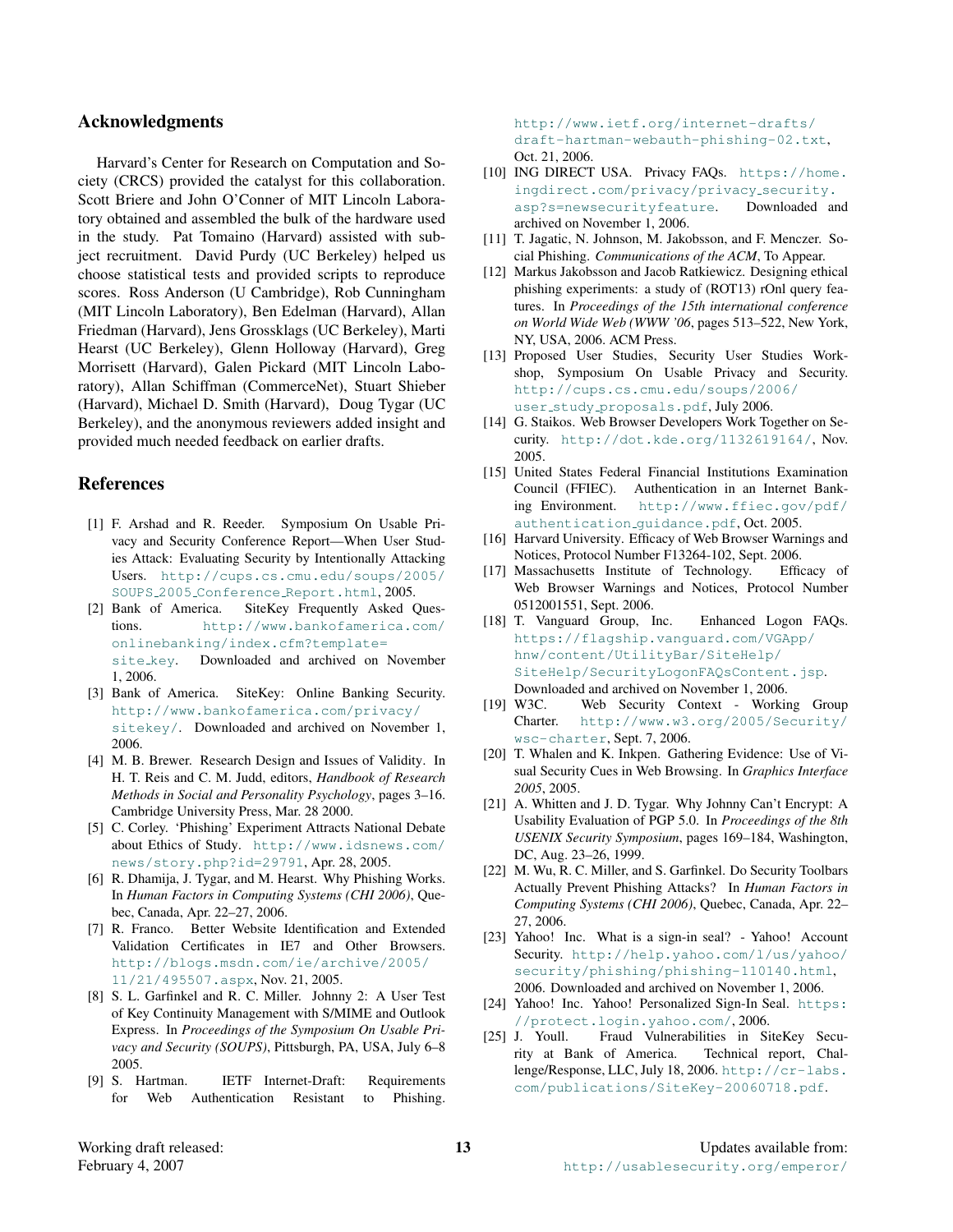## <span id="page-13-0"></span>A. How site-authentication images work: example login processes

## A.1. Vanguard

Vanguard is one example of a financial site that implements site-authentication images. The login process is divided into two pages: one for entering the username and one for entering the password. The login steps are:

- 1. Enter username and press the "Log on" button.
- 2. Verify the security image (site-authentication image).
- 3. Enter the password and press the "Submit" button.

After the customer submits their username, the website checks to see if the user has previously logged in from the same client. It does this by looking for a HTTP cookie sent by the user's browser or by using a Macromedia Flash object. If the website cannot confirm that the user has previously logged in using this client, it will ask the user to answer a challenge question. If the user answers the challenge question correctly, the website will then present the password-entry form.



## A.2. Bank of America

Bank of America's process is similar to that of Vanguard. One exception is that customers may need to identify their state along with their online ID. The login steps are the same as those for Vanguard:

- 1. Enter the Online ID (username) and press the "Sign In" button.
- 2. Verify the SiteKey (site-authentication image).
- 3. Enter the passcode (password) and press the "Sign In" button.



Working draft released: February 4, 2007